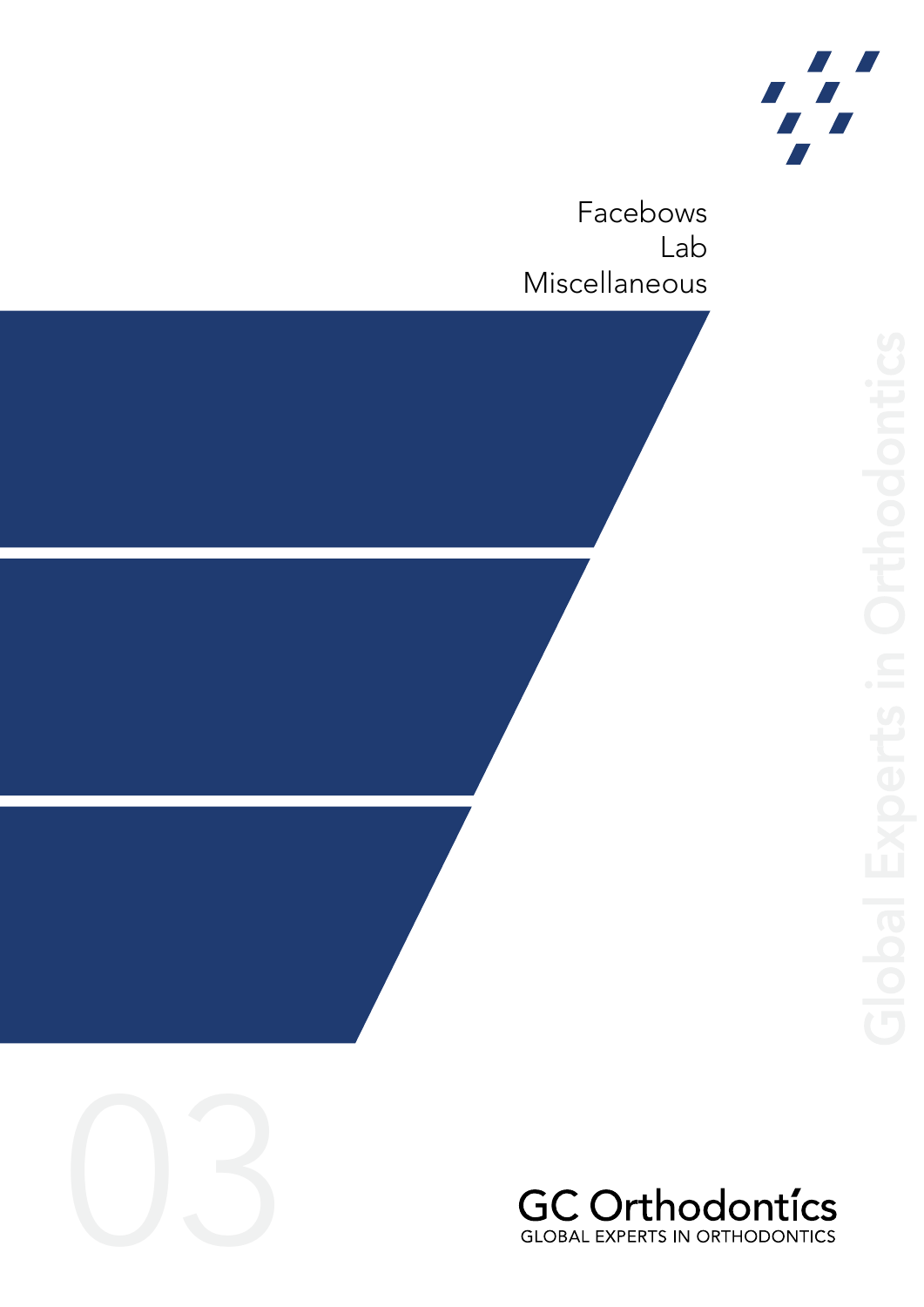# Miscellaneous Summary

| Facebows                    | 157 |
|-----------------------------|-----|
| <b>Extra-oral tractions</b> | 158 |
| Laboratoire                 | 159 |
| Système Optimax             | 159 |
| <b>Miscellaneous</b>        | 160 |

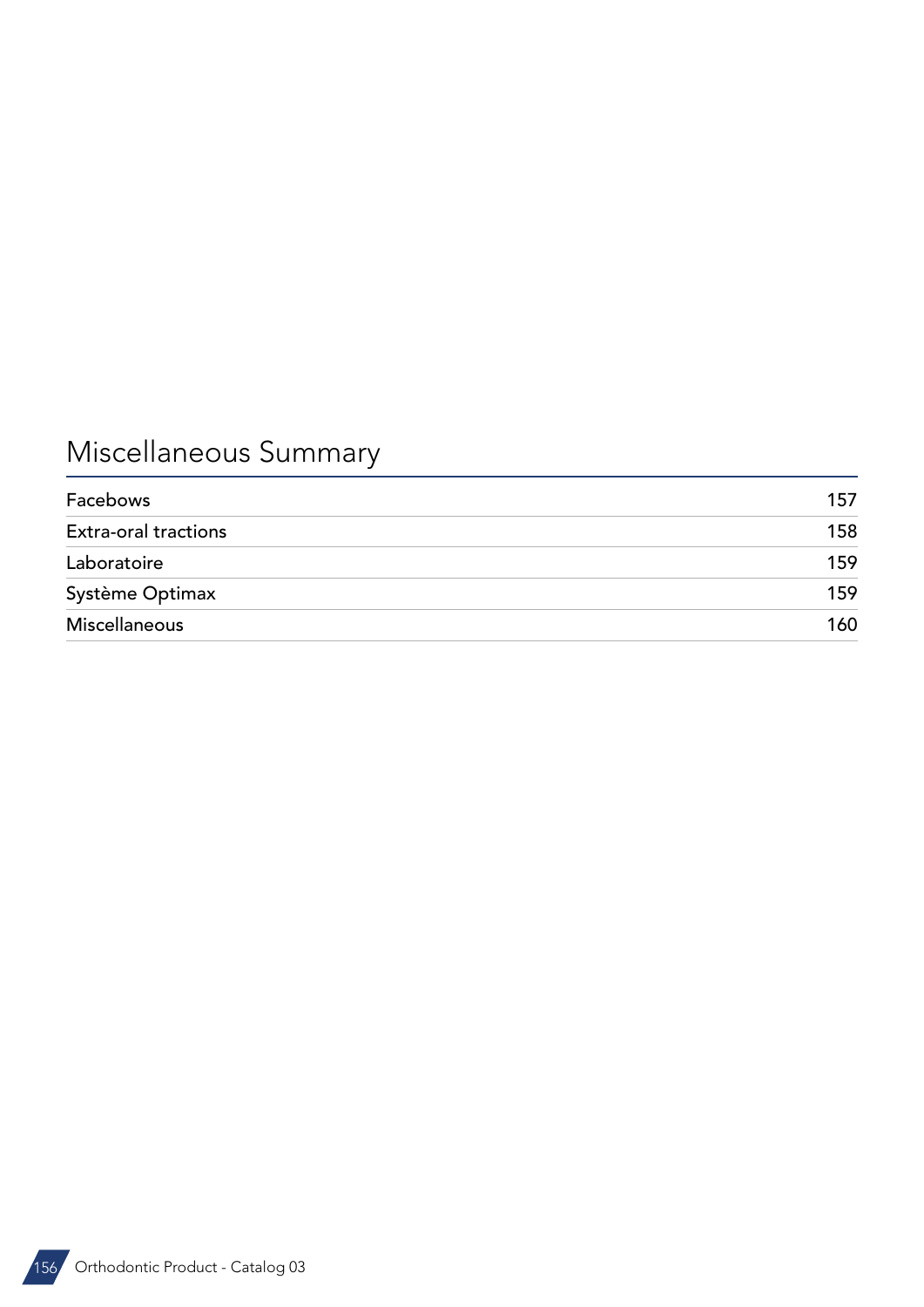

#### <span id="page-2-0"></span>Facebows

Our facebows, from Tomy, are available in a choice of three outer bow sizes and as many as eight .045 inner bow sizes. They are sold in individual packaging, with a pair of stops for each universal facebow.

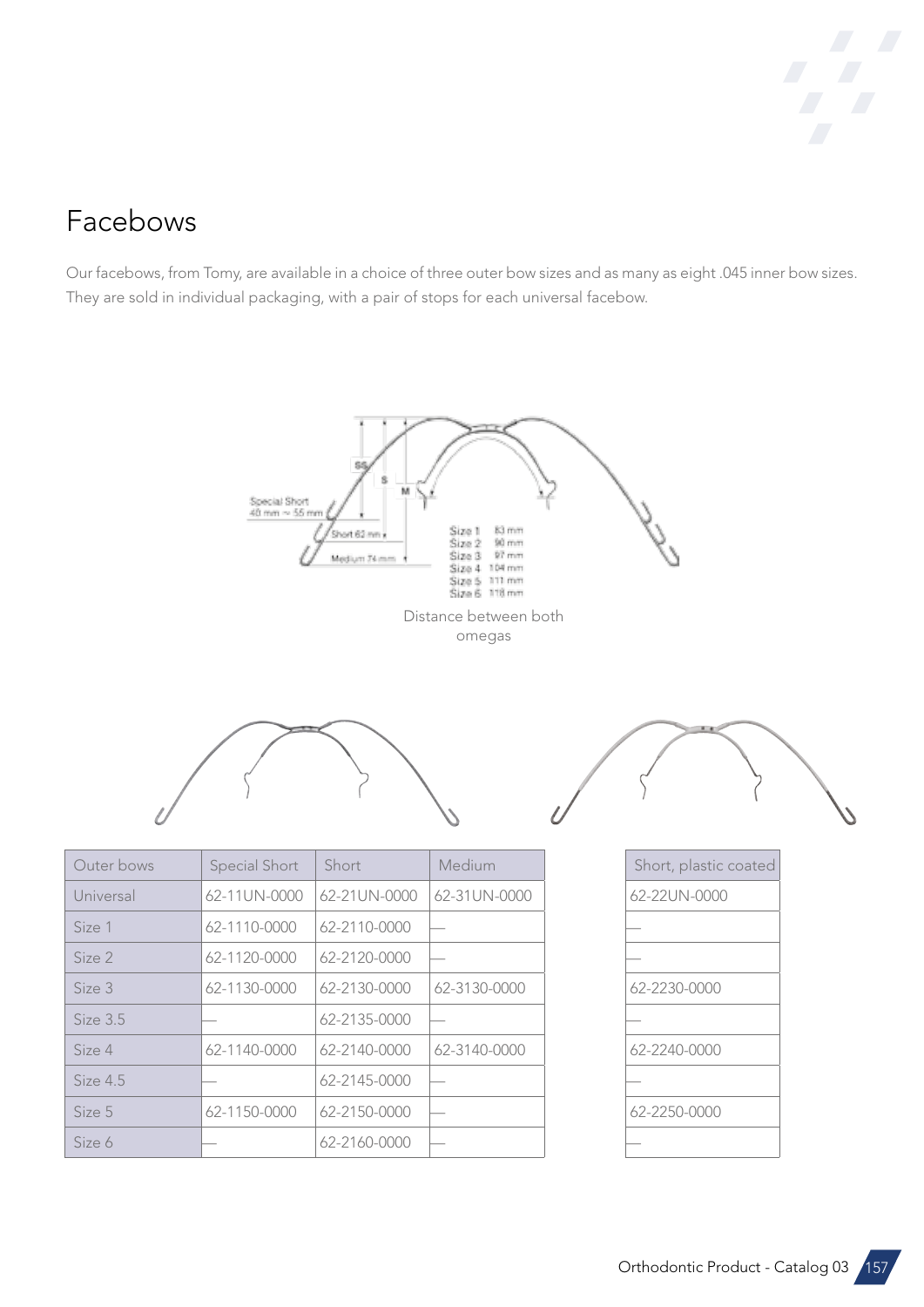#### <span id="page-3-0"></span>Extra-oral tractions

These traction devices are made from washable hypoallergenic materials. Comfortable, in vivid colors, they are easily accepted by young patients.

#### Neck strap with safety release





#### Head cap with safety release

| Description         | P/N                |
|---------------------|--------------------|
| Head cap Jean 450g  | $55 - 5450 - 0030$ |
| Head cap color 600g | 55-5600-0035       |
| Head cap Jean 600g  | 55-5600-0030       |



### Face mask for Class III correction

| Description                     | P/N                |
|---------------------------------|--------------------|
| Standard face mask (Red)        | 55-4001-0025       |
| Face mask for long face (White) | 55-4002-0025       |
| Skin protections (Replacement)  | $55 - 4003 - 0000$ |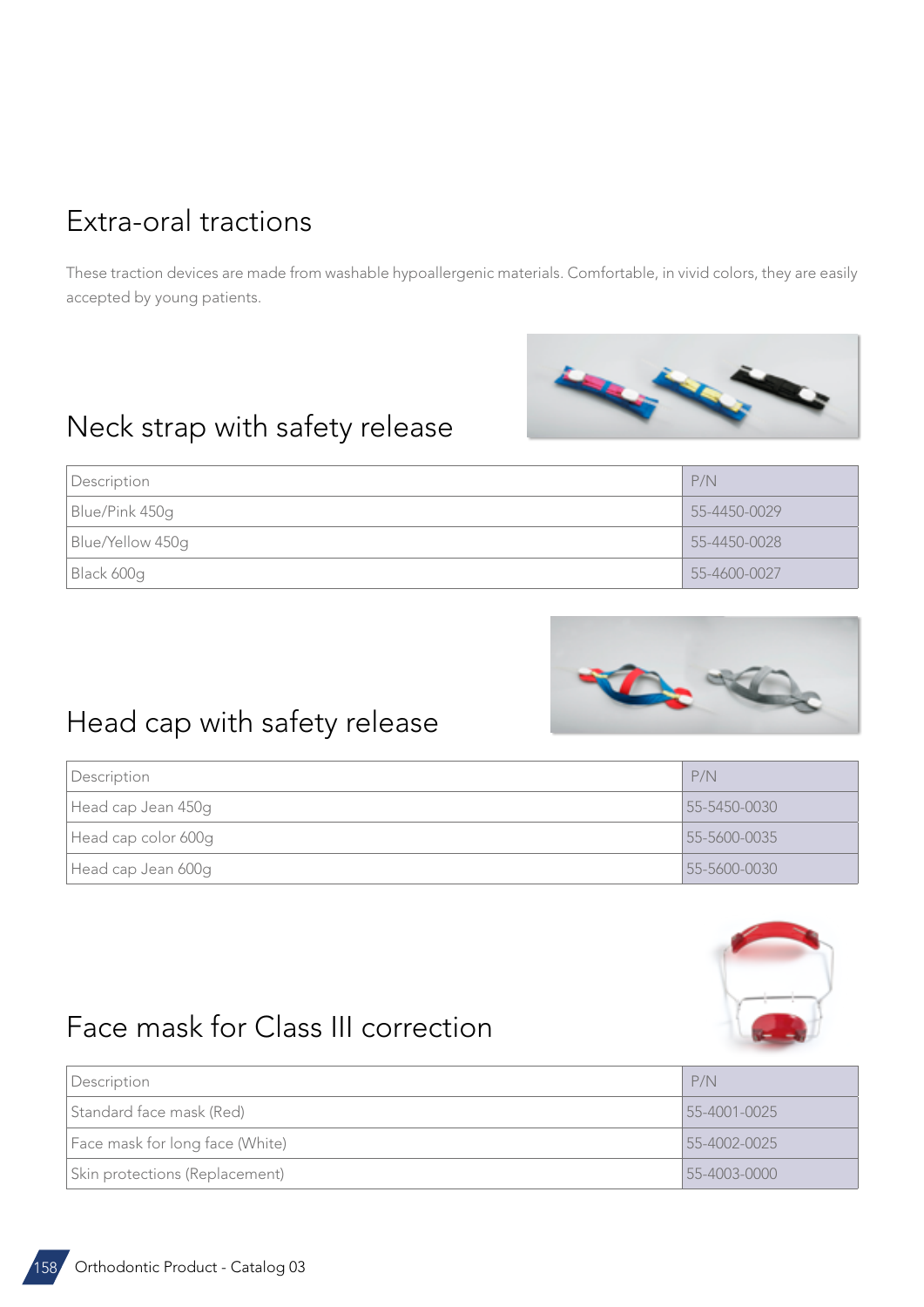<span id="page-4-0"></span>

#### Laboratoire

### Système Optimax

- \* Un système adapté à chaque patient
- \* Un système adapté à chaque praticien
- \* Un système adaptable à toutes les techniques



| Description                   | Référence    |
|-------------------------------|--------------|
| Kit Optimax Fix Round insert  | 92-3004-0000 |
| Kit Optimax Fix Square insert | 92-3005-0000 |
| <b>Optimax Screw Driver</b>   | 92-3011-0000 |
| Optimax Gauge                 | 92-3012-0000 |
| Sterilisation Box             | 92-3013-0000 |
| Stop Forward 1 mm (X 20)      | 92-3010-0000 |
| Stop Forward 2 mm (X 20)      | 92-3020-0000 |





| Description              | Référence    |
|--------------------------|--------------|
| Kit Lab N° 1             | 92-3001-0000 |
| Kit Lab N° 2             | 92-3002-0000 |
| Kit Lab $N^{\circ}$ 3    | 92-3003-0000 |
| Stop Forward 1 mm (X 20) | 92-3010-0000 |
| Stop Forward 2 mm (X 20) | 92-3020-0000 |





Ú.

| Description      | Référence    |
|------------------|--------------|
| Optimax Distaler | 92-3000-0000 |

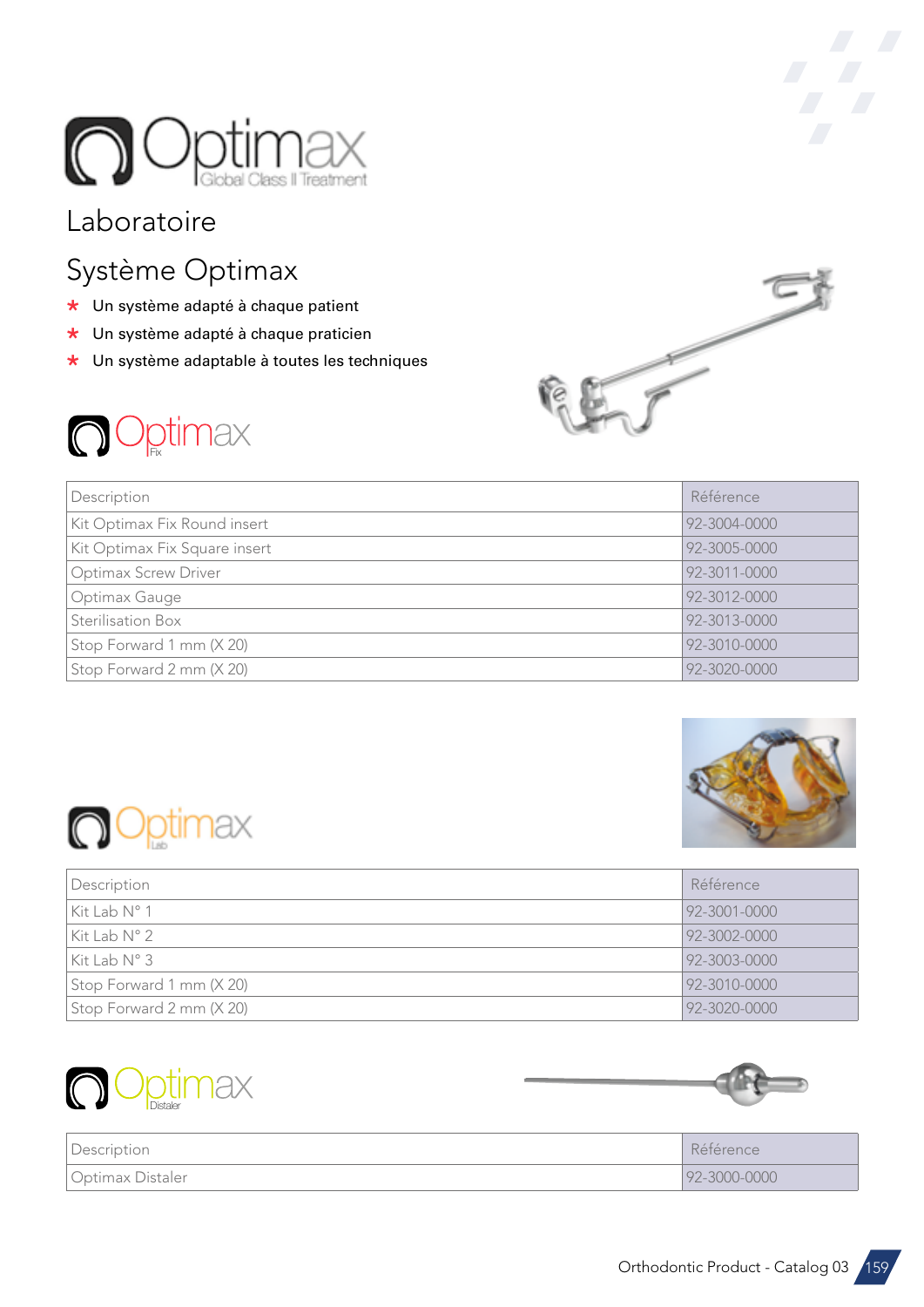

## <span id="page-5-0"></span>Smile Rite thermoforming

Smile Rite thermoforming plastic sheets of any thickness are pre-dried and come in aluminum bags of 25 pieces. Water absorption by the material is eliminated and the bubble problem during thermoforming is solved.

| Hard               | Round 120mm  | Round 125mm  | Square 125mmX125mm  |
|--------------------|--------------|--------------|---------------------|
| $1,5$ mm (x 50)    |              | 92-1015-R125 | 92-1015-S125        |
| 1,0mm (x100)       | 92-1010-R120 | 92-1010-R125 | 92-1010-S125        |
| $0,80$ mm $(x100)$ |              | 92-1008-R125 |                     |
| Soft               | Round 120mm  | Round 125mm  | Square 125mm X125mm |
| 1,0mm (X100)       | 92-1110-R120 | 92-1110-R125 | 92-1110-S125        |

#### Miscellaneous



#### Band pushers

| Description                                       | P/N          |
|---------------------------------------------------|--------------|
| Bite stick, autoclavable, orange                  | 50-8020-0000 |
| Bite stick, autoclavable, blue, lower tip         | 50-8022-0000 |
| Bite stick, autoclavable (high temperature), blue | 50-8023-0000 |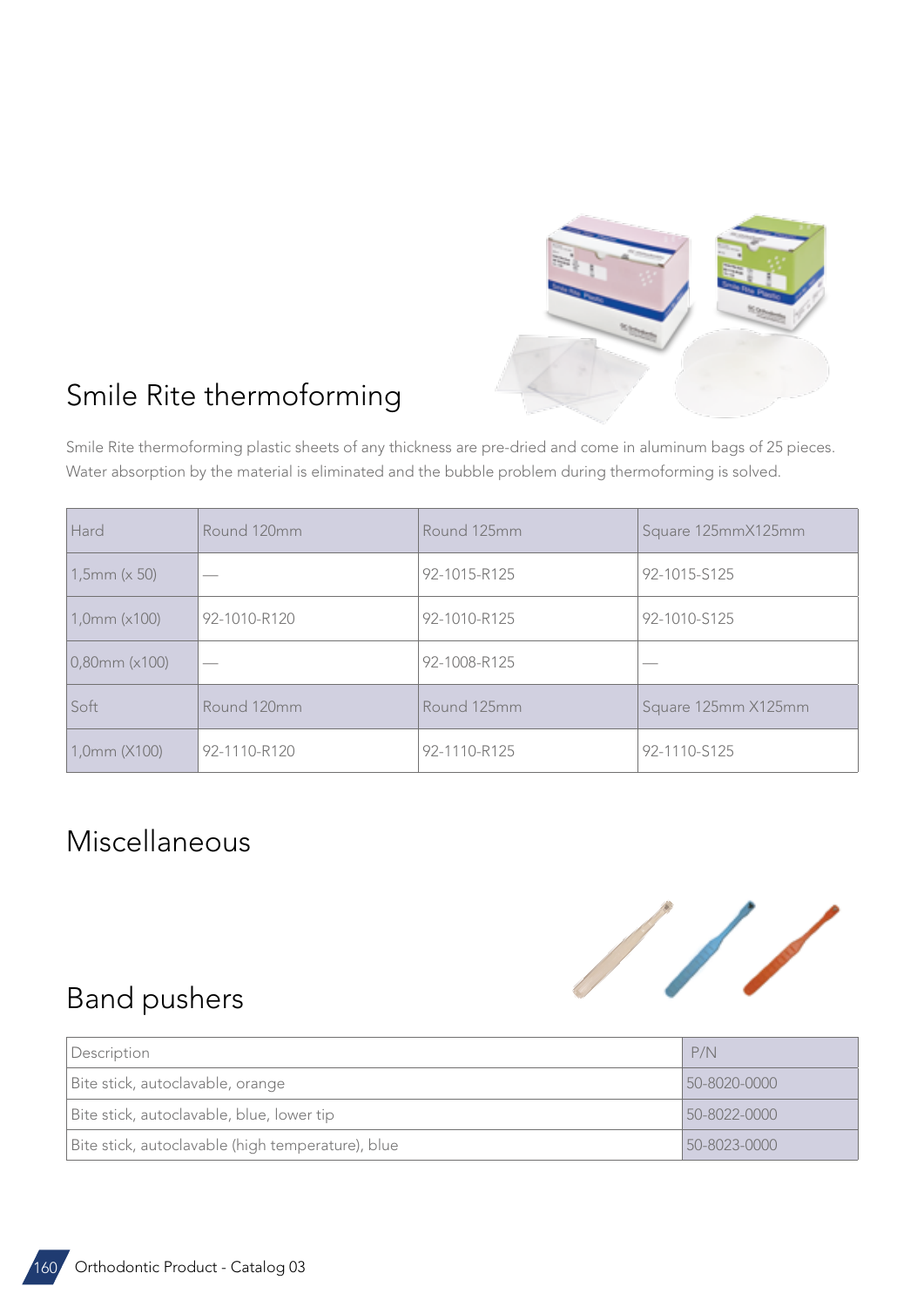

## Cheek retractors

| Description                          | P/N          |
|--------------------------------------|--------------|
| Automatic cheek retractor, full view | 55-0240-0003 |



| Description                              | P/N          |
|------------------------------------------|--------------|
| Disposable cheek retractor, medium (X10) | 55-0243-0002 |



### Protective wax

| Description                              | P/N          |
|------------------------------------------|--------------|
| Protective wax, winter green (x100)      | 55-0110-0031 |
| Protective wax, neutral flavored (x 100) | 55-0110-0033 |
| Protective wax, Cinnamon (x 100)         | 55-0110-0032 |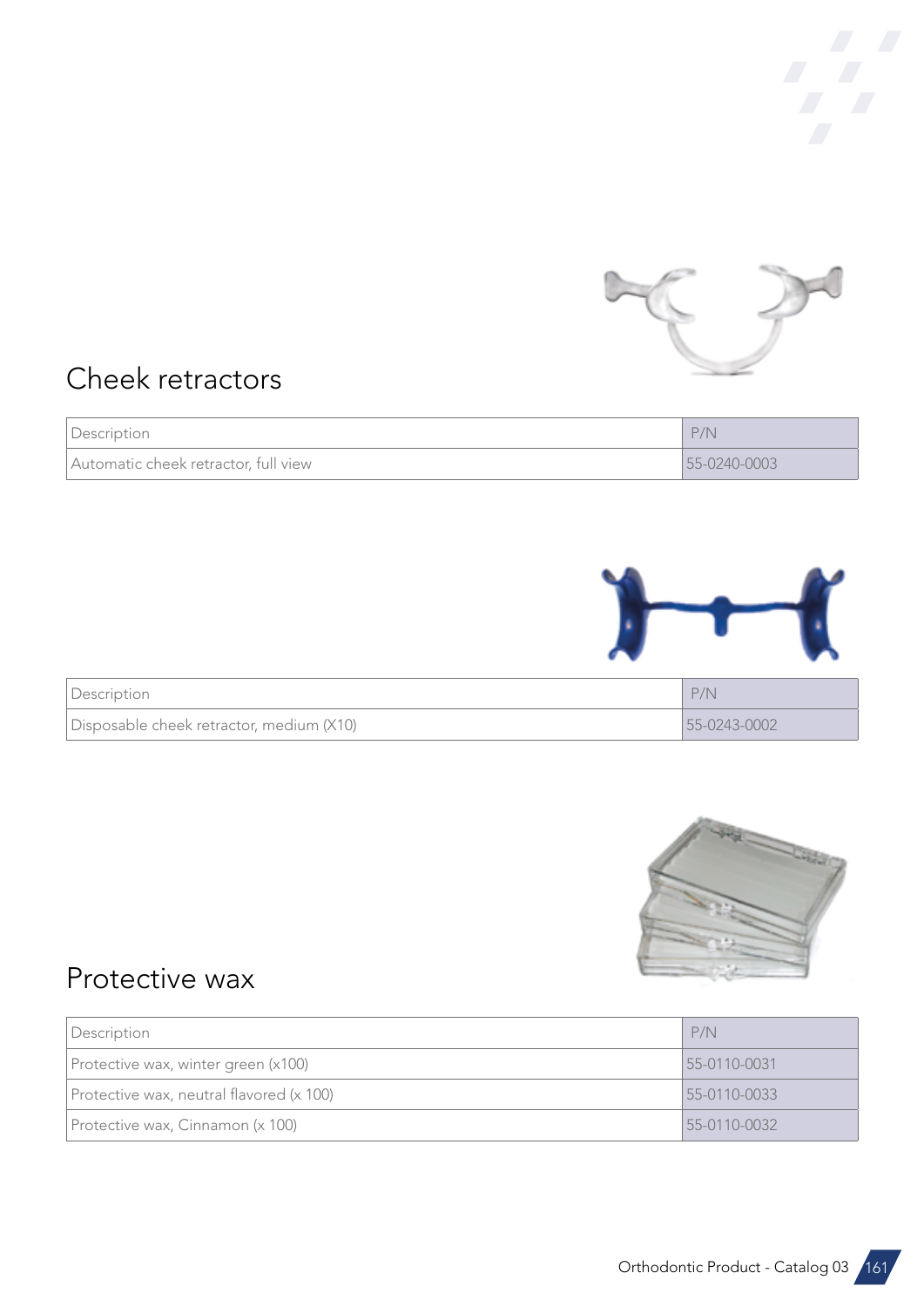

### Protective silicon

| Description              | P/N          |
|--------------------------|--------------|
| Protective silicon (x50) | 55-0121-0000 |



### Mirrors

| Description              | P/N          |
|--------------------------|--------------|
| Set of 4 Premium mirrors | 55-0170-0000 |
| Premium occlusal mirror  | 55-0171-0000 |



## Lip protection

| Description                 | P/N          |
|-----------------------------|--------------|
| $\vert$ Lip protector (x10) | 55-0130-0000 |